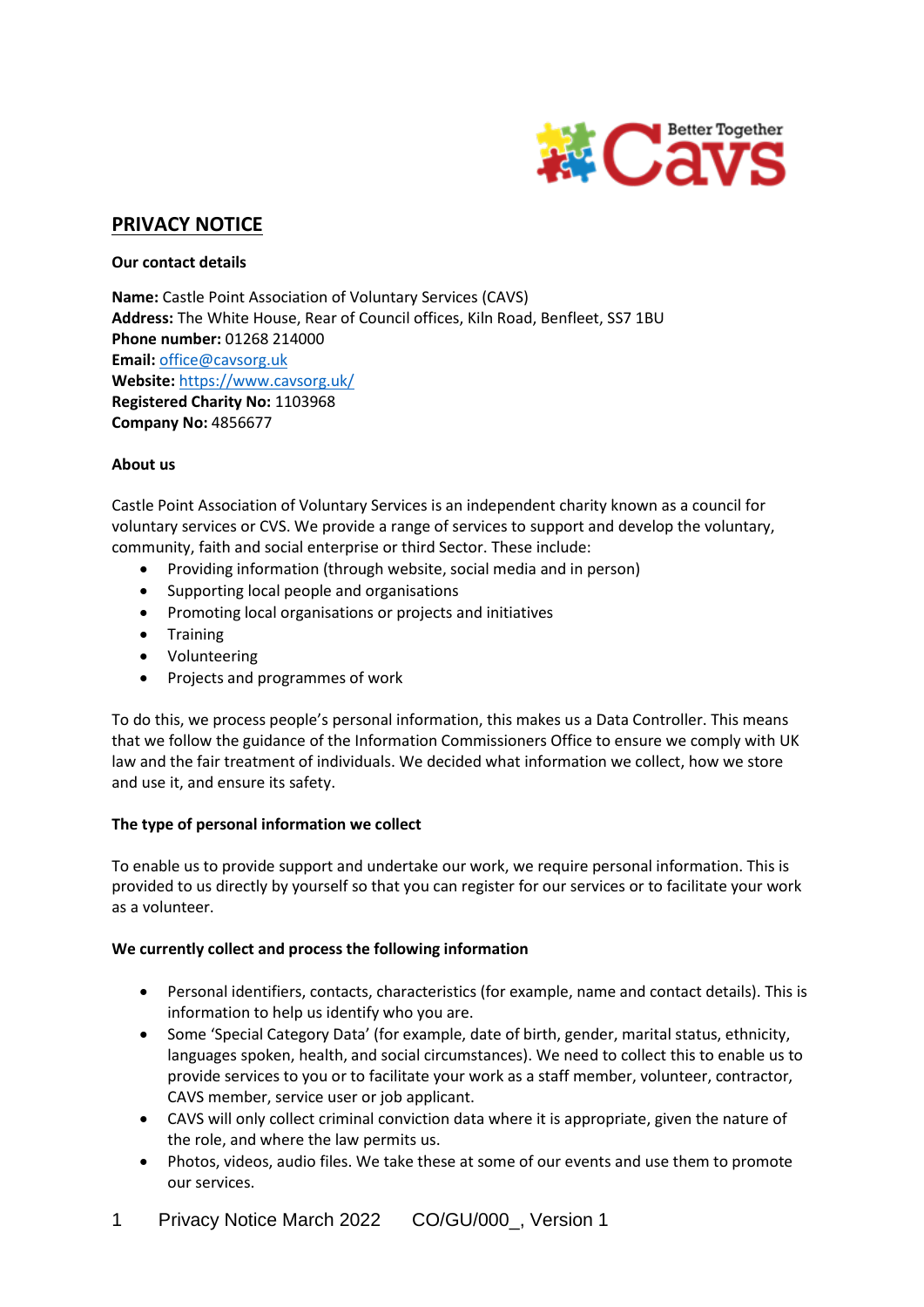We only collect the information we need to complete our work and with your permission.

#### **How we get the personal information and why we have it**

The information we collect is provided by yourself. This could be by filling in a form, emailing us, phoning us, talking to us face to face or completing a form from our web pages.

#### **Legal basis**

The law requires us to have a legal basis for collecting and processing your information and our legal basis is for the Performance of Contract, consent, legitimate interest or legal obligation. This is because,

- CAVS provides a service to you
- You have given CAVS permission to do so. This permission maybe explicit (you have signed a form) or implicit (you have used a service we provide such as our website)
- Processing your personal information is in CAVS legitimate interests
- CAVS is compliant with the legal framework

We also have contractual obligations with the organisations who fund our projects. If this affects you, then you will be informed prior to our taking your information.

#### **How we store and use your personal information**

Any personal information that CAVS hold will only be used by members of CAVS to inform you about services available to you; to provide a service to you or to facilitate your working for CAVS as a volunteer.

We take the security of your personal data seriously. We have internal policies and strict controls in place to try and ensure your data is not lost, accidentally destroyed, misused or disclosed and to prevent unauthorised access.

Your information is securely stored at our office at the address above and on our systems that are based in the UK.

Castle Point Association of Voluntary Services will retain your personal information only for as long as it is necessary for the purposes set out in our Privacy Policy. We will retain and use your information to the extent necessary to comply with our legal obligations, resolve disputes, and enforce our policies.

#### **Retention**

According to the nature of your involvement with us, the duration that we retain your information will vary. If you require more information about our retention policy, please contact us.

#### **Sharing information**

We do not share your personal information with companies, organisations, or individuals except in the following cases: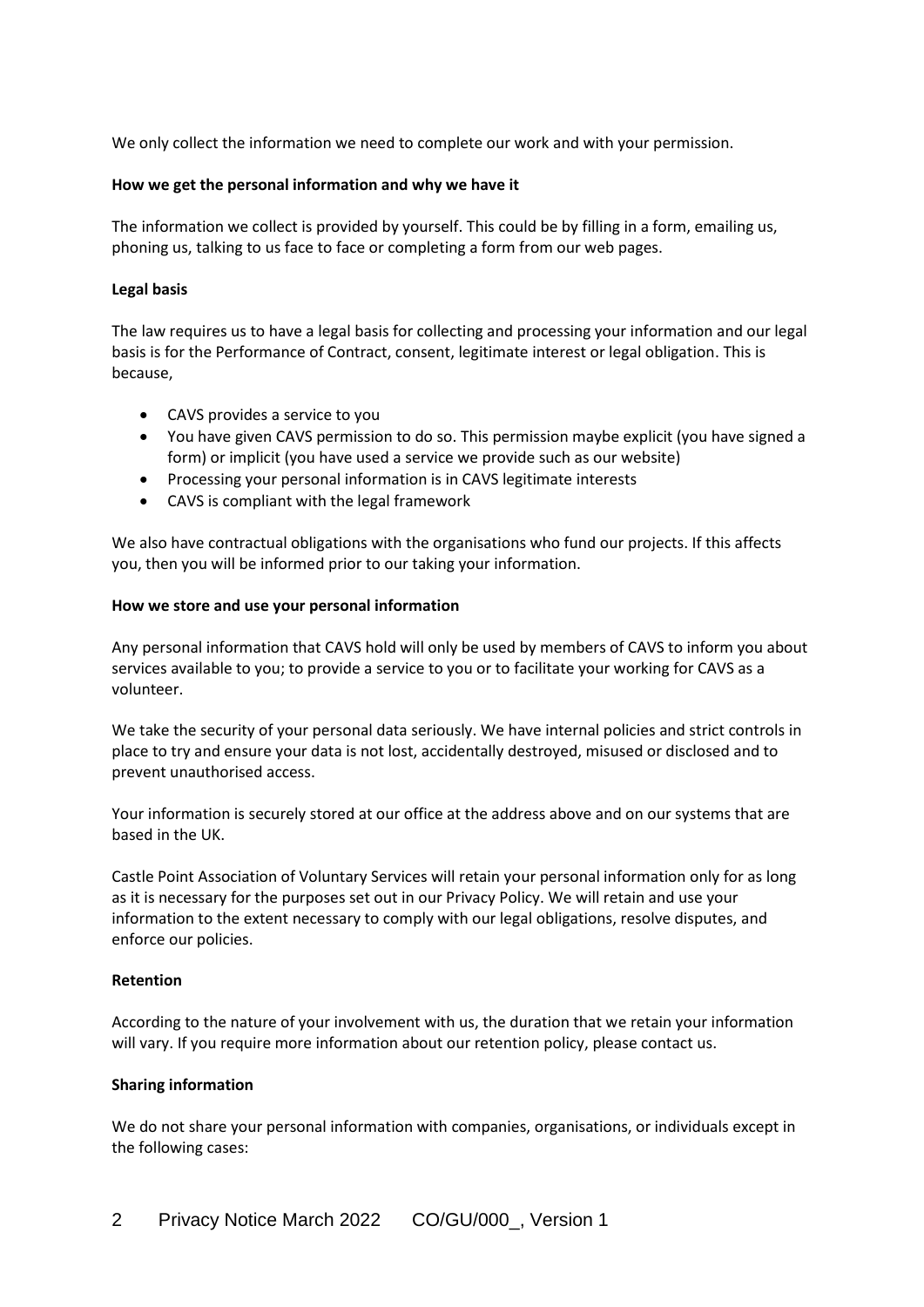- With your consent We will only share personal information outside of CAVS when we have your consent. For example, if you are a member of one of our projects we may share your information with the organisation that funds the project. However this would only be with your consent and we would make you aware of the information we are sharing. We'll ask for your explicit consent to share any sensitive personal information.
- For legal reasons We will share personal information if required to by law enforcement authorities, if a situation arose that required national security forces needing access or another legal obligation compelled us.
- Data is shared with trusted third parties for the following reasons: IT business support, safeguarding purposes, or employment law advice and support.
- We do not share your data with organisations outside of the European Economic Area (EEA).
- CAVS is contracted to deliver Social Prescribing services and works with and within GP Practices. Clients/Patients who are supported by all of CAVS services are recorded on their system, called Systm 1 which states that you are being supported by CAVS services. No other personal information is shared on Systm 1 unless you consent for us to do so.

We may share non-personal identifiable information publicly and with our partners. For example, to show trends about the general use of our services.

## **Your data protection rights**

We respect your data protection rights and want to do our best to support you. Under data protection law, you have rights including:

- **Your right to be informed** You have the right to be informed about the collection and use of your data
- **Your right of access –** You have the right to ask us for copies of your personal information
- **•** Your right the rectification You have the right to ask us to rectify personal information you think in inaccurate. You also have the right to ask us to complete information you think is incomplete
- **Your right to erasure –** You have the right to ask us to erase your personal information in certain circumstances.
- **•** Your right to restriction of processing You have the right to ask us to restrict the processing of your personal information in certain circumstances
- **•** Your right to object to processing You have the right to object to the processing of your personal information in certain circumstances
- **Your right to data portability –** You have the right to ask that we transfer the personal information you gave us to another organisation, or to you, in certain circumstances

You are not required to pay any charge for exercising your rights. If you make a request, we have one month to respond to you.

Please contact us using the contact details above if you wish to make a request or if you want to update your information or you change your mind about giving it to us. We have a specific subject access request form available for this purpose.

#### **Specific information about our Website**

**Log files**